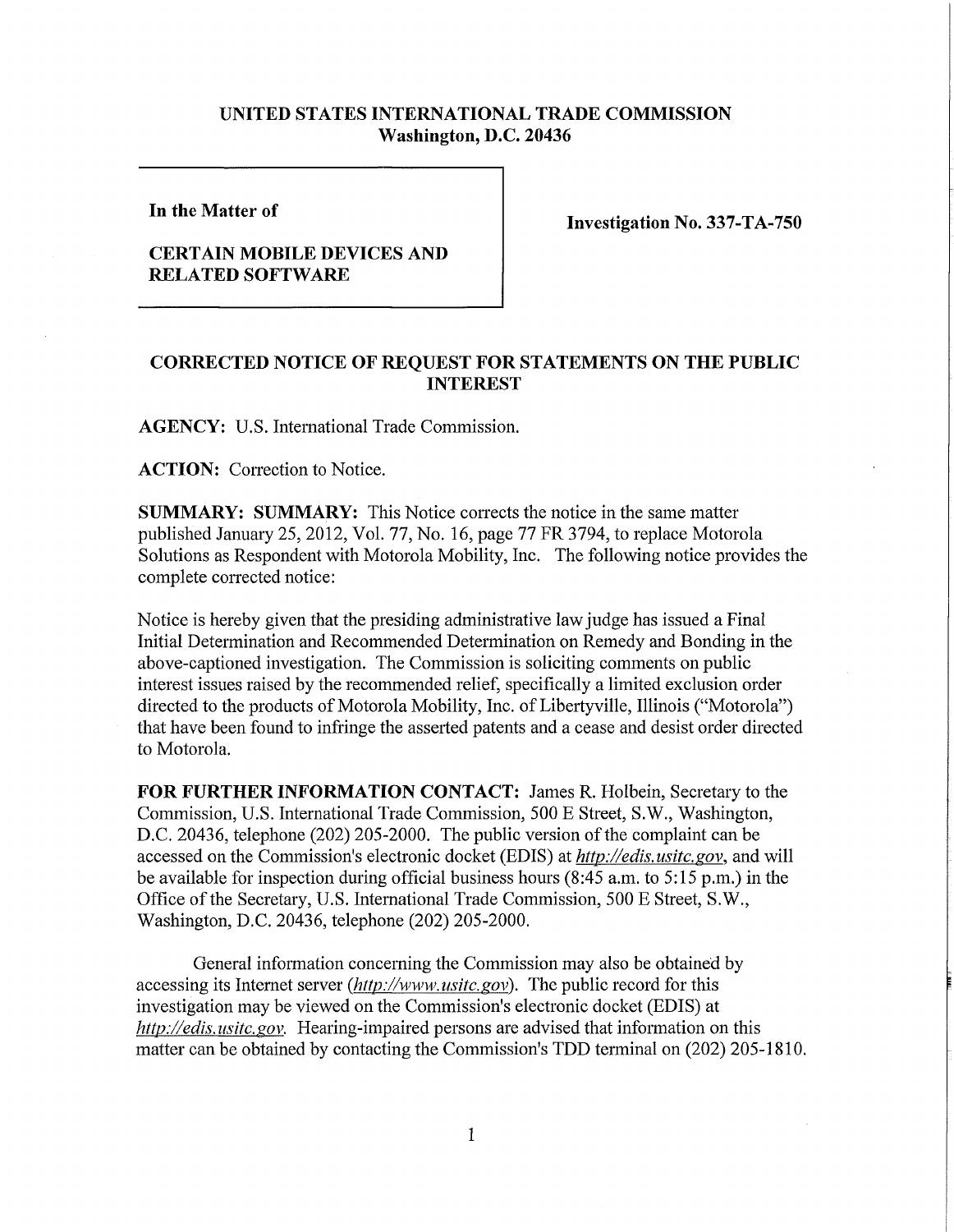**SUPPLEMENTARY INFORMATION:** Section 337 ofthe Tariff Act of 1930 provides that if the Commission finds a violation it shall exclude the articles concerned from the United States:

> unless, after considering the effect of such exclusion upon the public health and welfare, competitive conditions in the United States economy, the production of like or directly competitive articles in the United States, and United States consumers, it finds that such articles should not be excluded from entry.

19 U.S.C. § 1337(d)(1). A similar provision applies to cease and desist orders. 19 U.S.C.  $§$  1337(f)(1).

The Commission is interested in further development of the record on the public interest in these investigations. Accordingly, members of the public are invited to file submissions of no more than five (5) pages, inclusive of attachments, concerning the public interest in light of the administrative law judge's Recommended Determination on Remedy and Bonding issued in this investigation on January 13, 2012. Comments should address whether issuance of a limited exclusion order and a cease and desist order in this investigation would affect the public health and welfare in the United States, competitive conditions in the United States economy, the production of like or directly competitive articles in the United States, or United States consumers.

In particular, the Commission is interested in comments that:

- (i) explain how the articles potentially subject to the recommended orders are used in the United States;
- (ii) identify any public health, safety, or welfare concerns in the United States relating to the recommended orders;
- (iii) identify like or directly competitive articles that complainant, its licensees, or third parties make in the United States which could replace the subject articles if they were to be excluded;
- (iv) indicate whether complainant, complainant's licensees, and/or third party suppliers have the capacity to replace the volume of articles potentially subject to the recommended exclusion order and/or a cease and desist order within a commercially reasonable time; and
- (v) explain how the limited exclusion order and cease and desist order would impact consumers in the United States.

Written submissions must be filed no later than by close of business on February 22, 2012.